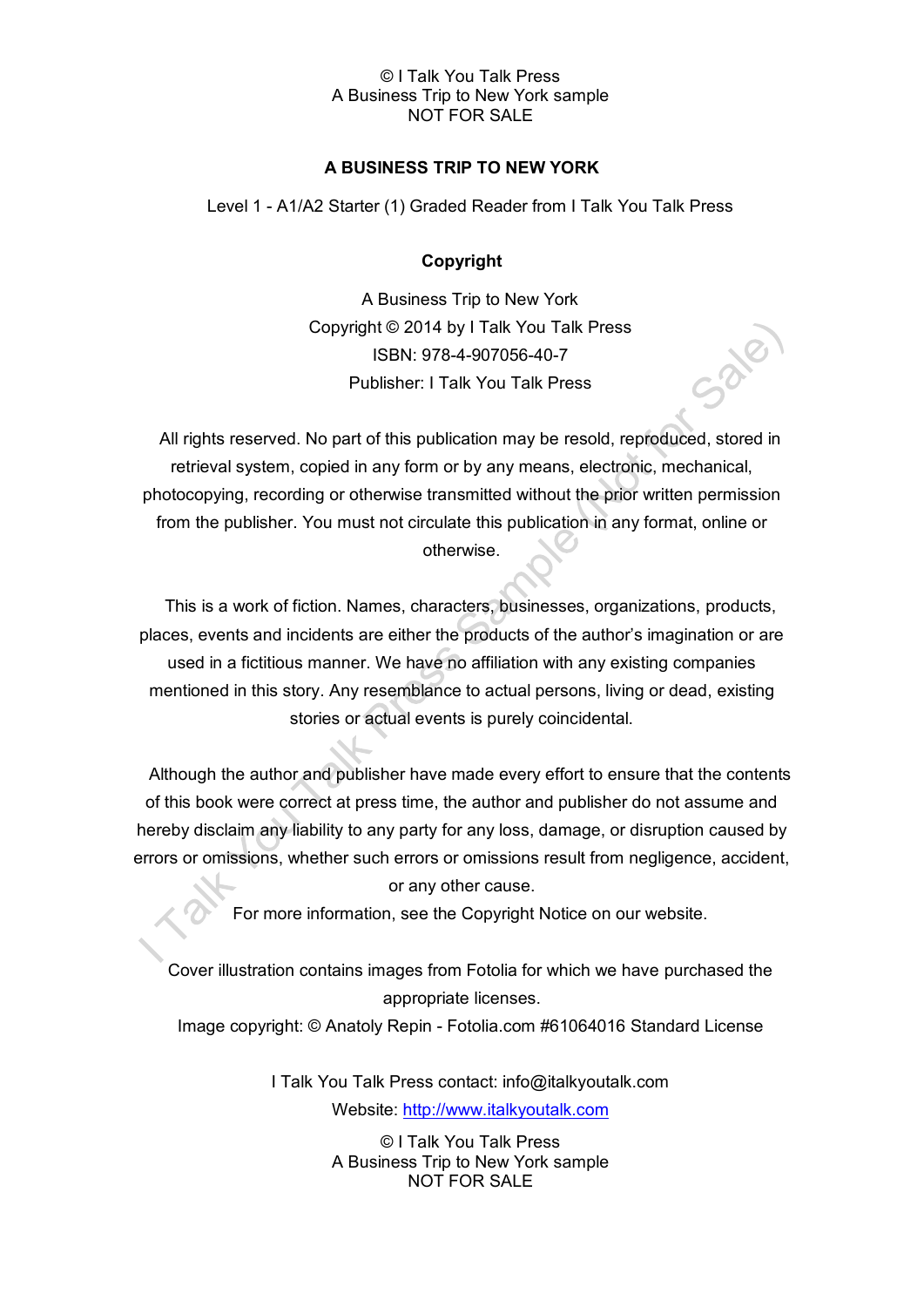#### **Introduction**

The words in **bold** are useful business trip phrases.

You might hear these phrases, and you can use some of these phrases when you go on a business trip.

Carlos is a businessman from Buenos Aires, Argentina. He works for an American drinks company. He is going on a business trip to the company head office in New York. He will stay for four nights.

# **1. Arrival and taxi**

Now, Carlos is at the airport in New York. It is late in the afternoon. He is very tired. The flight from Buenos Aires was very long. He had to transfer in Mexico City. He picks up his suitcase and walks out of the airport. He sees a taxi stand. There are some people waiting for taxis. He stands in line and waits. A taxi comes. The driver helps him to put his suitcase in the taxi. He gets in the taxi.

## "**Where are you going?**" asks the driver.

"**To** the Central Hotel on Thirty-fourth Street in Manhattan. **How much will it cost?**" "It will be about fifty-eight dollars," says the driver.

"OK," says Carlos.

The taxi starts to move. He looks out of the window. He is tired, but he is also excited. It is his first time to visit New York.

*The buildings are so tall! This is like in the movies!* he thinks. There are many people in the streets, and there are many cars.

He arrives at the hotel, and the driver takes the suitcase out of the taxi.

"**Here you are**," he says to the driver. He gives him the fare and a tip.

"**Thanks**," says the driver.

Carlos picks his bag up and walks into the hotel.

## **2. Check-in**

Carlos walks into the hotel lobby and goes to the reception desk.

"**Good afternoon**, Sir," says the man at reception.

"**Good afternoon. I have a reservation. My name is** Carlos Castro."

"Yes Sir, **just a moment**…" The man looks at the computer. "Ah, yes, Mr Carlos

Castro. You are staying for four nights. Is that right?"

"Yes, that's right."

"OK, Mr Castro. **Could you fill out this form please?**"

"Sure."

© I Talk You Talk Press A Business Trip to New York sample NOT FOR SALE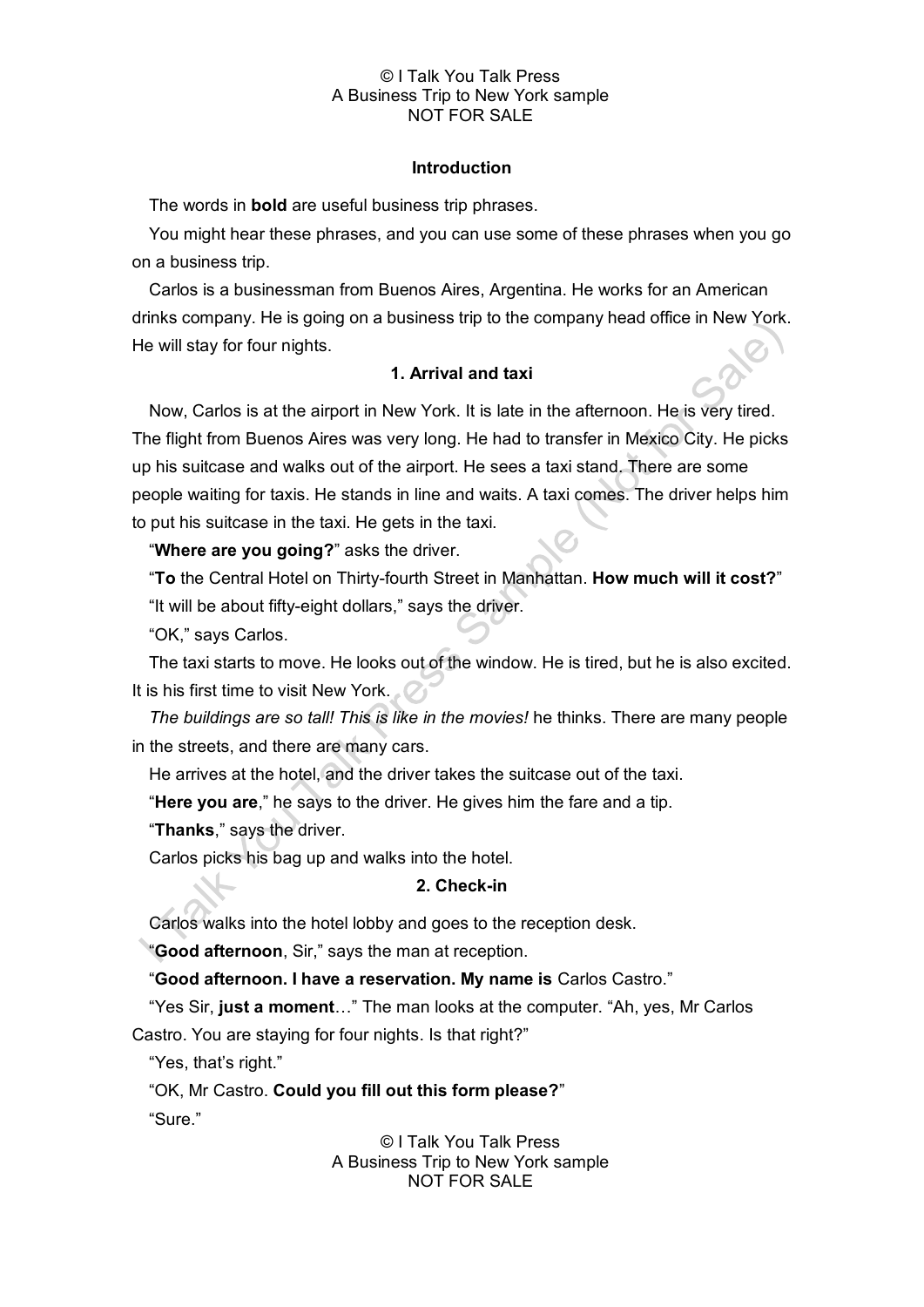Carlos writes his name, address and passport number on the form. He gives it back to the man.

"Thank you, Sir. **Here's your key. Your room number is** three five six. It's on the third floor. The elevators are over there," says the man.

"Thank you," says Carlos. "**What time is breakfast served?**"

"**It's served from** six am **to** ten am in the dining room. The dining room is next to the elevator."

"OK, thanks. **Is there WIFI in the room?**" asks Carlos.

"Yes, of course. Every room has free WIFI."

"OK, thank you."

Carlos picks up his bag and walks to the elevator. He goes to the third floor and finds his hotel room. He goes into his room and switches on the lights.

# **3. Calling the office**

Carlos puts his bag down and takes his smartphone and computer out of his briefcase.

*I have to call the New York office*, he thinks. He finds the office number on his phone and calls it.

"**Hello, this is** Carlos Castro from the Buenos Aires office. **Could I speak to** the International Manager Mr Khan, **please?**"

"**I'm afraid** Mr Kahn **is in a meeting at the moment**," says the receptionist.

"**What time will he be free?**" asks Carlos.

"In about an hour. **Can I take a message?**" says the receptionist.

"Yes. **Can you please tell** him **that I called?** I have arrived in New York. **I will call back in** about an hour."

"Yes, of course Mr Castro. **Thank you for calling**."

"Thank you. Bye."

Carlos switches on his computer. He is tired, but he has to practise his presentation for tomorrow. It is his first time to give a presentation in English. He opens the

PowerPoint file and starts to practise his presentation.

He looks at his phone. An hour has passed.

*I should call Mr Khan again,* he thinks. He calls the office.

"**Hello, this is** Carlos Castro **speaking**. **Could I speak to** Mr Khan, **please?**"

"**Yes, certainly. Just a moment please**."

© I Talk You Talk Press A Business Trip to New York sample NOT FOR SALE